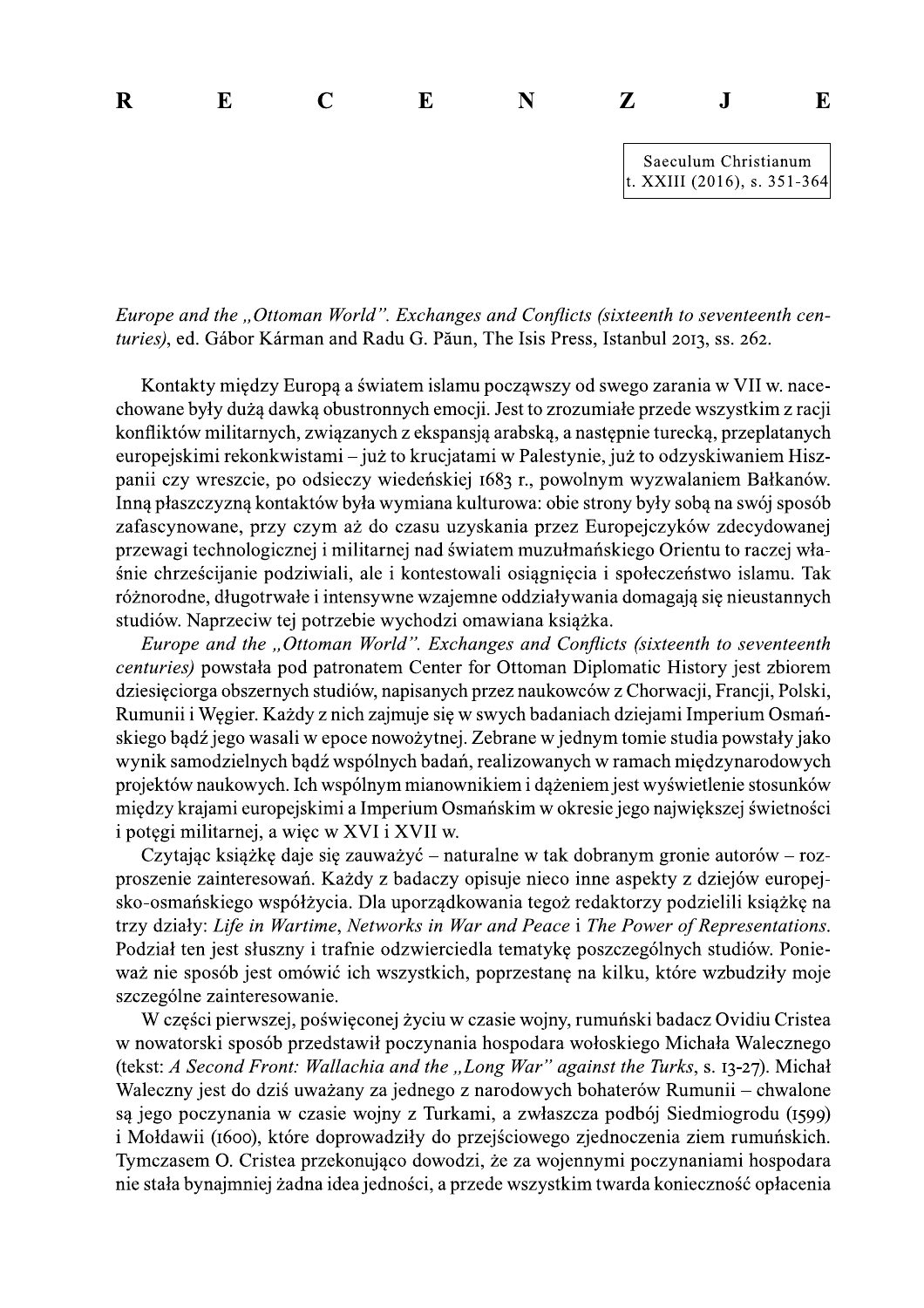najemnego wojska, bez którego nie mógł myśleć o walce z Osmanami. Chęć zdobycia łupów w Siedmiogrodzie, a następnie Mołdawii była więc motorem działań Michała. Trzeba przyznać, że w kontekście studiów nad jego postacia takie ujęcie jest nowatorskie.

W dziale tym interesujące są również rozważania chorwackiego badacza Domagoja Madunicia, poświęcone przygranicznej współpracy przeciwników, Wenecjan i Turków, w czasie toczącej się między ich państwami wojny: Frontier Elites of the Ottoman Empire during the War for Crete (1645-1669): The Case of Ali-Pasha Čengić (s. 47-82). W swym obszernym artykule Madunić trafnie opisuje opadniecie początkowego zapału wojennego u pogranicznych wielmożów, w tym zwłaszcza osmańskiego sandżakbeja Hercegowiny Ali Paszy Čenigicia, który wobec przedłużającego się konfliktu i braku zdecydowanych sukcesów musiał ułożyć sobie jakoś stosunki z operującymi w Dalmacji Wenecjanami. Tekst jest ciekawy, także przez swe ukazanie przewagi wymogów codzienności nad zapałem wojennym (co skądinąd jest pocieszające). Jedynym mankamentem jest niewłaściwie umieszczona mapa (powinna być na s. 50, a nie na końcu tekstu).

W dziale drugim, poświęconym wzajemnym kontaktom w czasie wojny, uwagę zwracają teksty Natalii Królikowskiej (Polish-Tatar Alliances in the Seventeenth Century. Intelligence Gathering, Espionage and Exchange of Information, s. 107-117) oraz wegierskiego historyka Balázsa Sudára: Iskender and Gábor Bethlen: The Pasha and the Prince, s. 141-169. Stosunkowo krótki tekst polskiej badaczki skupia się na latach wojen czasów Jana Kazimierza, kiedy to Polacy i Tatarzy (nie bezkonfliktowo i nie bez wzajemnych podejrzeń) współpracowali na Ukrainie przeciw Moskwie. Cieszy, że tematyka ta zostaje wprowadzona do międzynarodowego obiegu naukowego. Skądinąd interesujący jest też artykuł węgierskiego badacza, który przybliża sylwetkę znanego również Polakom Iskendera paszy, poturczeńca węgierskiego pochodzenia. Stał się on protektorem księcia siedmiogrodzkiego Gabora Bethlena – źle zasłużonego Polsce. Autor omawia relacje obu dostojników – takoż często trudne, gdy każdy z nich starał się chronić swe partykularne interesy. Jest to jednak szalenie ciekawe, jako że ukazuje zawiłe stosunki i grę interesów tuż u polskich granic. Co można wytknąć autorowi, to pomyłkowe nazwanie sułtana Murada III imieniem jego syna i następcy Mehmeda III, ale jest to doprawdy drobne uchybienie.

W ostatniej części książki odnajdujemy trzy teksty odnoszące się do postrzegania Osmanów przez współczesnych im Europejczyków. Liviu Pilat z Rumunii rozwija swe spostrzeżenia na temat stosunków mołdawsko-tureckich w późnym średniowieczu, zwłaszcza w kontekście niedoszłej krucjaty (Between Ottoman Empire and Latin Christendom: Moldavia as Frontier Society in the Late Middle Ages, s. 171-193) – co znane jest z innych publikacji tegoż autora, choćby na łamach "Medieval and Early Modern Studies for Central and Eastern Europe". Interesującym dla mnie studium okazuje się ostatni tekst w książce, pióra niemieckiej historyk Christine Vogel: A Sublime Illusion? French Accounts of Ottoman Ceremonies in the Late Seventeenth Century (s. 239-256). Autorka weryfikuje spostrzeżenia poczynione przez ambasadorów francuskich, obserwujących uroczystości dworskie Osmanów: Antoine Galland w 1672 r. widział wyjazd sułtana Mehmeda IV na wojnę z Polską, zaś Charles Nointel w 1675 przyglądał się ceremoniom towarzyszącym obrzezaniu synów tegoż władcy, książąt Mustafy i Ahmeda. Omawiany tekst pokazuje, jak bardzo Europejczycy w postrzeganiu obcych im spraw osmańskich patrzyli na nie przez swoje okulary, jak odnosili – w tym przypadku – rzeczywistość dworu sułtańskiego do znanego im dworu Ludwika XIV. Stykamy się tu więc z odwiecznym problemem rzetelności transmisji danych.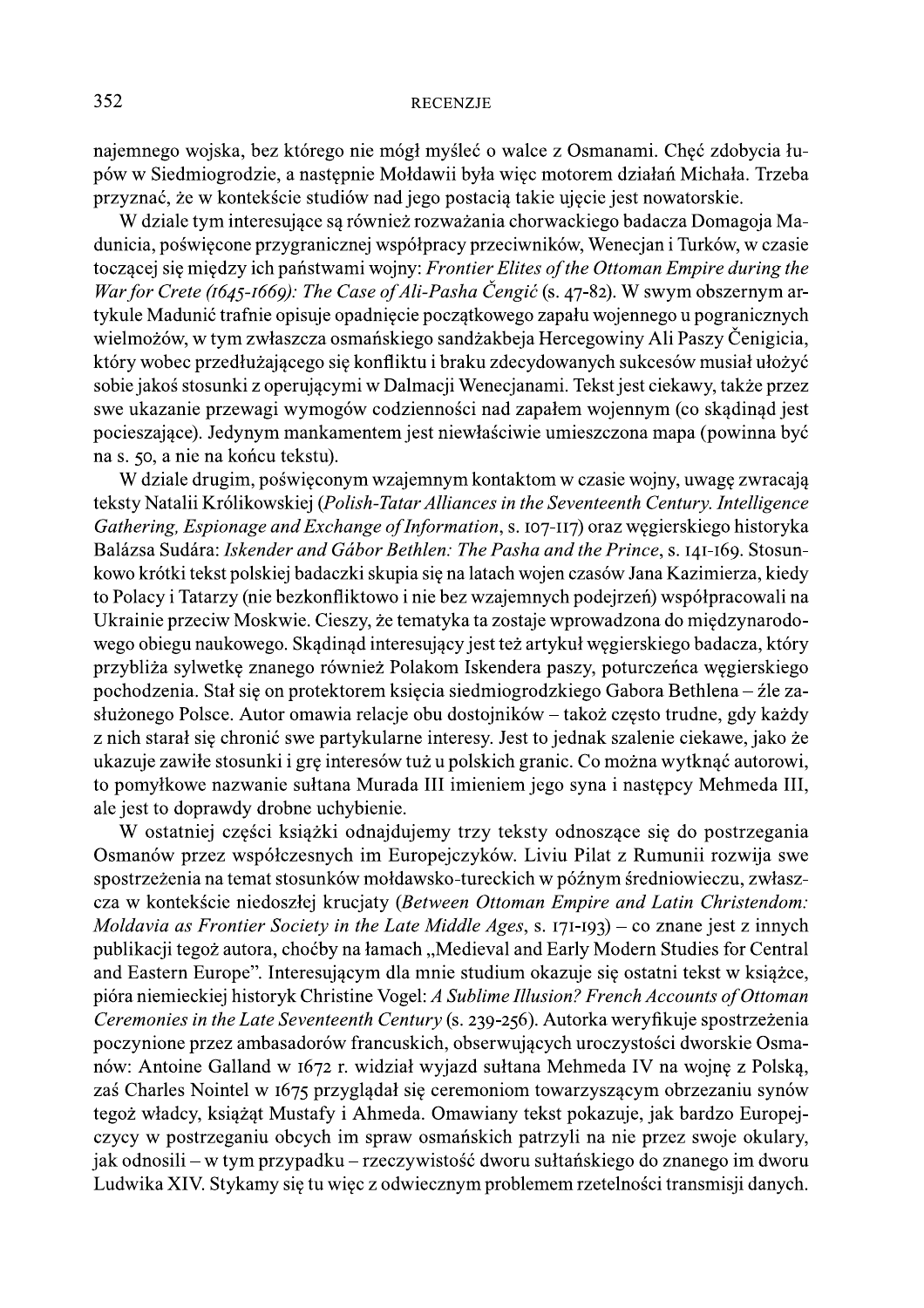Takie studia nad europejskimi tekstami poświęconymi Orientowi są szalenie ważne, gdyż wskazują tak na zalety, jak i – nie zawsze oczywiste – wady tego typu źródeł, będących wciąż głównym, a czasem jedynym źródłem wiadomości o obcym nam kulturowo świecie islamu.

Obszerność poruszanej w omawianym tomie tematyki uniemożliwia w zasadzie klasyczną recenzję akademicką, gdyż musiałaby ona być dziełem kilku badaczy i obejmować co najmniej kilkanaście stron. Niemniej zdało się potrzebne zaprezentowanie książki, która – choć nie bez tych wskazanych, jak i innych pomyłek i mankamentów – przecież bardzo dobrze wpisuje się w tematykę badań muzułmańskiego Orientu. Był on nam szczególnie bliski właśnie w epoce nowożytnej, gdy sąsiadowaliśmy z Imperium Osmańskim. Wiele wątków poruszanych w pracy nawiązuje też do spraw polskich. Tym bardziej więc należy docenić tę publikację i życzyć sobie, aby stała się szerzej znana polskiemu czytelnikowi.

Dariusz Milewski

Roman Marcinek, Rex vinorum. Z dziejów węgrzyna w dawnej Polsce, Wydawnictwo Muzeum Pałacu Króla Jana III w Wilanowie, Warszawa 2015, ss. 471.

Muzeum Pałacu Króla Jana III w Wilanowie realizuje od lat ambitny program wydawniczy mający na celu publikację książek dotyczących zarówno postaci i czasów Jana III Sobieskiego, jak i szerzej rozumianej epoki staropolskiej. Program ten nosi nazwę Silva Rerum, nawiązującą do popularnych w czasach sarmackich zbiorów pism, listów i utworów literackich gromadzonych przez szlachtę i uznawanych przez nią za godne zapamiętania. W tejże serii ukazało się w roku 2015 dzieło Romana Marcinka, Rex vinorum. Z dziejów węgrzyna w dawnej Polsce.

Autor niniejszej recenzji od razu zastrzega sobie, iż nie jest specjalistą w omawianej dziedzinie, przeto recenzja będzie miała raczej charakter prezentacji książki, niepozbawionej uwag i uzupełnień, jednak z pewnością nie wyczerpującej całkowicie tematu. Tak jak jednak nie można przejść obojętnie wobec znakomitego wina, tak nie można było nie poświęcić omawianej książce kilku słów po jej przeczytaniu. Jest to bowiem jedna z lepszych pozycji dotyczących kultury staropolskiej, jaką piszącemu te słowa udało się ostatnimi czasy przeczytać.

Licząca grubo ponad 400 stron, doskonale wydana i zaopatrzona w liczne ilustracje monografia Romana Marcinka zarówno wpisuje się idealnie w wilanowski cykl popularyzacji kultury staropolskiej, jak i spełnia wymagania rzetelnego warsztatu naukowego. Autor, obrawszy sobie za cel ukazanie dziejów wina węgierskiego w kulturze dawnej Polski, nie poprzestał bynajmniej na kulinarnej historii węgrzyna. Owszem, znajdziemy w książce smakowite passusy poświęcone tak walorom smakowym, jak i okolicznościom spożywania – jak się okazuje, wielu i bardzo zróżnicowanych gatunków – wina węgierskiego. Oprócz tego omówiona została technika produkcji, a także sposób transportu i przechowywania wina w Polsce - wraz z podkreśleniem wkładu Polaków dla uzyskania ostatecznych walorów węgrzyna, które było Hungariae natum, Poloniae educatum (s. 181). Co więcej, autor omawia szczegóły dystrybucji węgrzyna po północnej stronie Karpat i rozliczne związane z tym przepisy prawne, przywileje, machlojki i inne perturbacje kupieckie (i zbójeckie). Znajdziemy też wiele obrazów z historii wina w kulturze staropolskiej, przy czym autor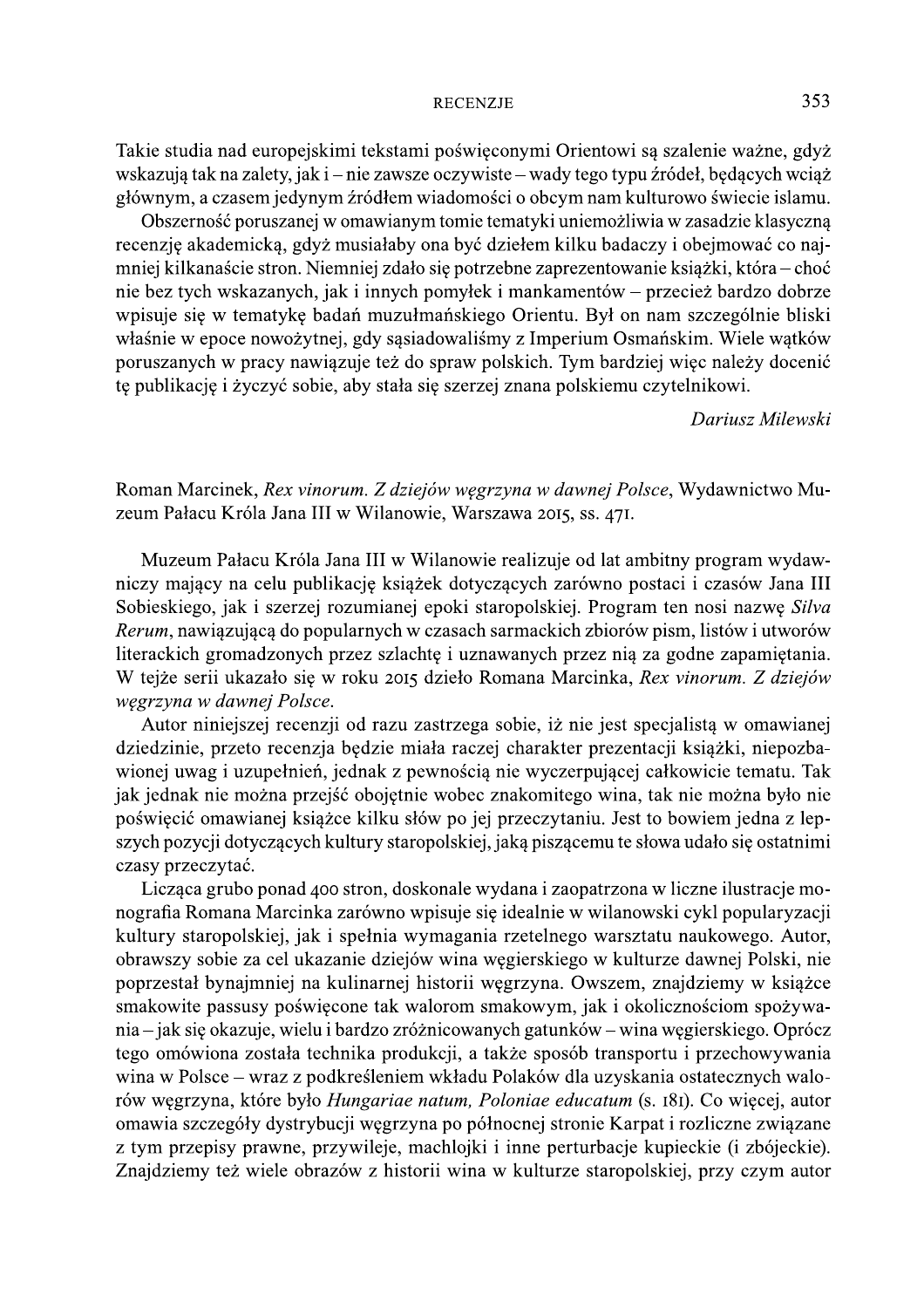nie waha się sięgnąć także do przekazów literackich. Wszystko to wymagało olbrzymiej, wieloletniej kwerendy, prowadzonej także w archiwach – przede wszystkim w Archiwum Narodowym w Krakowie, w którego zasobach znajdują się m.in. księgi grodzkie bieckie czy krakowskie, pełne wpisów dotyczących spraw winnych. W rezultacie autor był w stanie poprzeć swoje wywody konkretnymi faktami, co zapewnia książce charakter naukowy.

Dużą zaletą pozycji jest także język – piękna polszczyzna sprawia, iż książkę czyta się z prawdziwą przyjemnością. Autor unika też zarzucania czytelnika mnóstwem faktów i szczegółów, które wplata w przyjemnie toczącą się opowieść. Jest to zatem narracja w najlepszym stylu, łącząca historyczną erudycję z potoczystością języka (niestety nieczęsto ida one ze soba w parze). No, można co prawda dodać, że werwa ponosi autora tu i ówdzie i przypinane przezeń etykiety tak panom braciom, jak i elicie magnackiej (a nawet królom) są często zbyt daleko idące czy zgoła krzywdzące (vide szlachciury czy sejmikowe mędrki, s. 170). Osobliwie cieszy jednak – poparta konkretnymi faktami – obrona Polaków przed zarzutem gargantuicznego zgoła pijaństwa, skoro w epoce nowożytnej nie ustępowały nam kroku, a może i zostawiały nas w tyle takie szlachetne nacje, jak Francuzi czy sami Węgrzy  $(s. 357 - 359).$ 

Unikając wszakże popadania w bezkrytycyzm wobec omawianej pozycji, wskażemy na – nieliczne zauważone – uchybienia czy usterki. Otóż cytując Nowe Ateny Chmielowskiego, autor niefortunnie wyjaśnił stwierdzenie wino suche w trzecim gradusie jako w trzecim roku (s. 212). Chodzi oczywiście o stopień suchości wina zgodnie z ogólnym przeświadczeniem ówczesnych, iż każda substancja jest obdarzona czterema cechami pierwotnymi, tj. wilgotnością, suchością, ciepłem i zimnem. Natężenie tych cech mierzono w czterech stopniach (gradusach). Możemy też dopowiedzieć, iż wspominany przez autora Józef Nax, dworzanin sułtana tureckiego, którego Zygmunt August obdarzył w 1567 r. cennymi przywilejami na handel winem w Polsce (s. 333) to nikt inny jak sam Juan Mikesu, czyli Jusuf Nasi – żydowski handlarz i powiernik sułtana Selima II (1566-1574). Finansował on zachcianki Selima jeszcze przed jego wstąpieniem na tron, za co doczekał się wdzięczności w postaci nadań wysp Naksos i Cyklad. Oskarżany też bywa o wkład w rozpicie Selima, który otrzymał też mało zaszczytny przydomek Pijaka i zmarł w wieku zaledwie 50 lat, nie dorównując pod względem długowieczności zdecydowanie bardziej wstrzemięźliwemu ojcu, Sulejmanowi Wspaniałemu. Niemniej, pozycja – choć nieformalna – "księcia Naksos" na dworze sułtańskim po 1566 r. tłumaczy, dlaczego to właśnie on uzyskał lukratywne przywileje handlowe od króla polskiego.

Ze spraw warsztatowych warto wspomnieć o pominięciu w bibliografii źródeł archiwalnych, obficie przez autora wykorzystywanych i cennych, jak też rezygnacja z indeksu osobowego. Ułatwiłyby one orientację w bogatej i obszernej książce.

Podsumowując, raz jeszcze wypada stwierdzić, iż opracowanie dotyczące dziejów węgrzyna w dawnej Polsce jest książką bardzo ciekawą, świetnie napisaną – i właściwie dotyczącą spraw o wiele szerszych, niż historia samego wynalazku Bachusowego: w czym nie ma nic dziwnego, skoro wino towarzyszyło naszym Sarmatom niemal na co dzień i przy tak różnych okazjach. Rzecz godna jest polecenia i można spodziewać się, że zapisze się trwale w dorobku polskiej historiografii.

354

Dariusz Milewski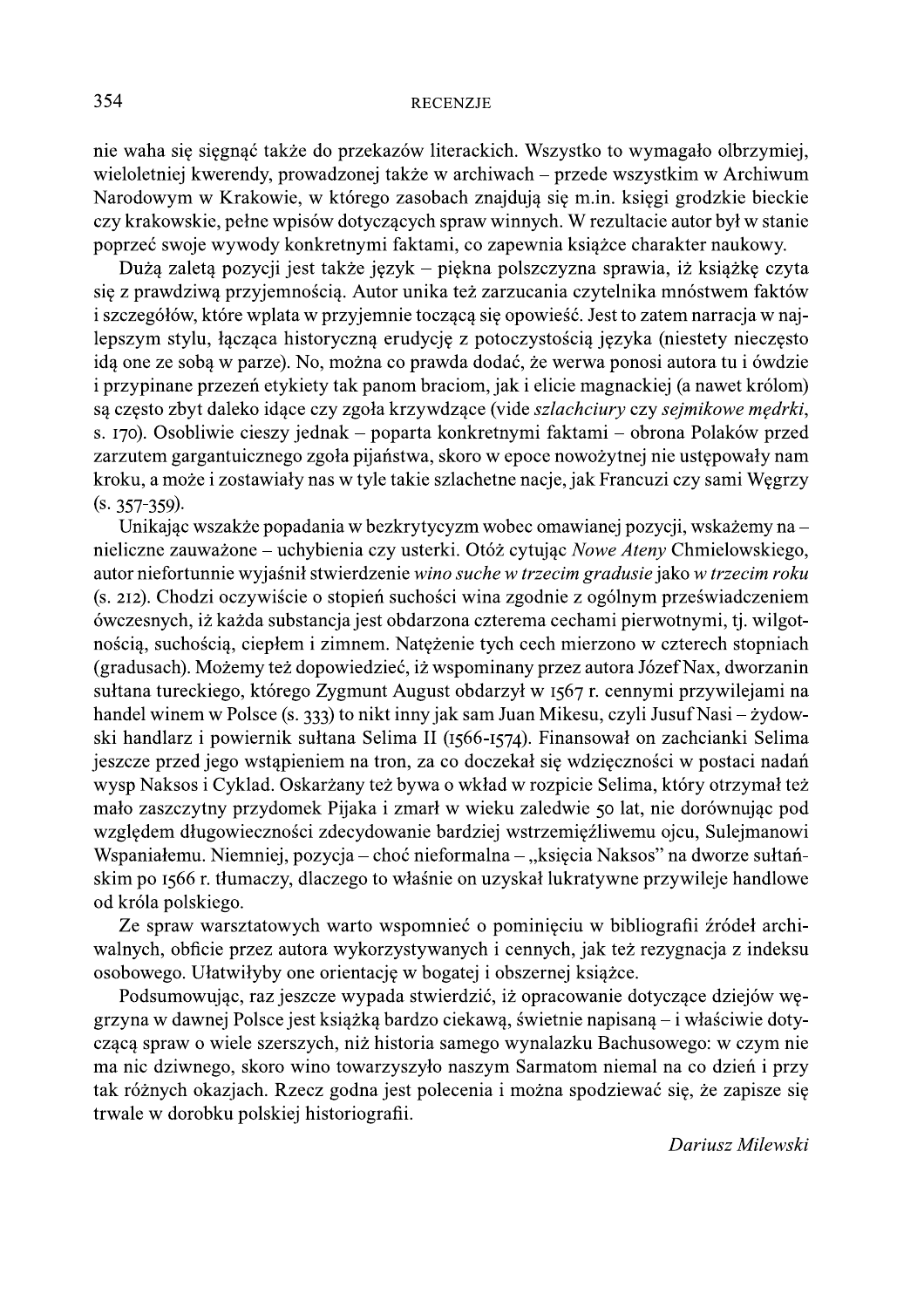Joanna Kodzik, Ceremoniał polskiego dworu królewskiego w XVII wieku z perspektywy niemieckich uczonych, Wydawnictwo Muzeum Pałacu Króla Jana III w Wilanowie, Warszawa 2015, ss. 263.

W 2015 r. ukazała się drukiem książka Joanny Kodzik zatytułowana Ceremoniał polskiego dworu królewskiego w XVII wieku z perspektywy niemieckich uczonych. Autorka podjęła temat nieco zaniedbany – na co słusznie wskazuje we wstępie – i co więcej, postawiła sobie ambitne zadanie całościowej analizy polskiego dworu królewskiego w aspekcie komunikacji w jezyku symbolów<sup>1</sup>.

Praca podzielona jest na cztery rozdziały, z których trzy pierwsze poświęcone są przygotowaniu do właściwego tematu książki. Rozdział pierwszy (Ramy teoretyczne – dwór w teorii systemów) omawia zatem światowe i polskie dzieje badań nad historią dworów królewskich. Rozdział drugi (Źródła nauki o ceremoniale) przedstawia autorów i ich dzieła, które pozwalają nam odtworzyć ceremoniał dworski, przede wszystkim w jego teoretycznych rozważaniach przez współczesnych. Tu znajdujemy omówienie głównych źródeł Autorki, czyli niemieckich traktatów o ceremoniale dworskim z XVII i XVIII w., przede wszystkim Gottfrieda Stievego, Johanna Christiana Lüniga i Juliusa Bernharda von Rohra. Rozdział trzeci wreszcie (Ceremoniał i precedencja) omawia pojęcia ceremoniału i ściśle z nim powiązanej precedencji (kolejności, pierwszeństwa) w rozumieniu XVIII-wiecznych teoretyków nauki o ceremoniale. Dopiero rozdział czwarty (Dwór królewski w opisach ceremoniału), zajmujący około połowy książki, poświęcony jest właściwemu tematowi pracy. Tu bowiem znajdziemy analizę przekazów na temat polskiego dworu królewskiego pozostawionych przez XVIII-wiecznych uczonych niemieckich.

Taka kompozycja pracy nasuwa uzasadnione wątpliwości, czy Autorka podołała postawionemu przez siebie zadaniu. Niewątpliwie wobec małej znajomości w Polsce dzieł uczonych niemieckich, z których Autorka korzysta, konieczne i zasadne stało się ich przybliżenie czytelnikowi. Dużo większe zastrzeżenia budzi jednak zakładanie, iż da się przeanalizować funkcjonowanie polskiego dworu królewskiego w obranym przez Autorkę aspekcie niemal wyłącznie w oparciu o dzieła najczęściej przywoływanego Lüniga i jego kolegów po fachu. Co prawda tytuł pracy wyraźnie zastrzega, że polski dwór królewski będzie analizowany właśnie "z perspektywy uczonych niemieckich", jednak moim zdaniem takie zawężenie bazy źródłowej faktycznie uniemożliwia realizację bardzo ambitnie zakreślonego celu pracy. Pominięcie całego szeregu innych przekazów – w tym przede wszystkim polskich – z góry skazuje Autorkę na niepowodzenie. Tym bardziej dziwi też, że mimo świadomości, iż ceremoniał królewski był skierowany nie tylko na odbiorców obcych – w tym głównie dyplomatów przebywających w Polsce – ale przede wszystkim miał kształtować opinię poddanych o ich władcy, Autorka pokusiła się o odtworzenie działania dworu w jego aspekcie niewerbalnej interakcji z otoczeniem przy świadomym pominięciu polskiego materiału źródłowego.

Uważna lektura książki przekonuje również, iż brak szerszego kontaktu Autorki ze źródłami polskimi ma negatywne skutki także dla analizy przekazów niemieckich. Zacznijmy od stwierdzenia, że Autorka – co się jej chwali – w tekście pracy samodzielnie

Przytoczmy sama Autorkę: celem powyższego studium jest analiza polskiego dworu królewskiego z perspektywy komunikacji symbolicznej w świetle założeń teorii systemów Parsonsa, co pozwoli przedstawić sposób funkcjonowania polskiej społeczności dworskiej w oparciu o zasady ceremoniału – wstep, s. 18.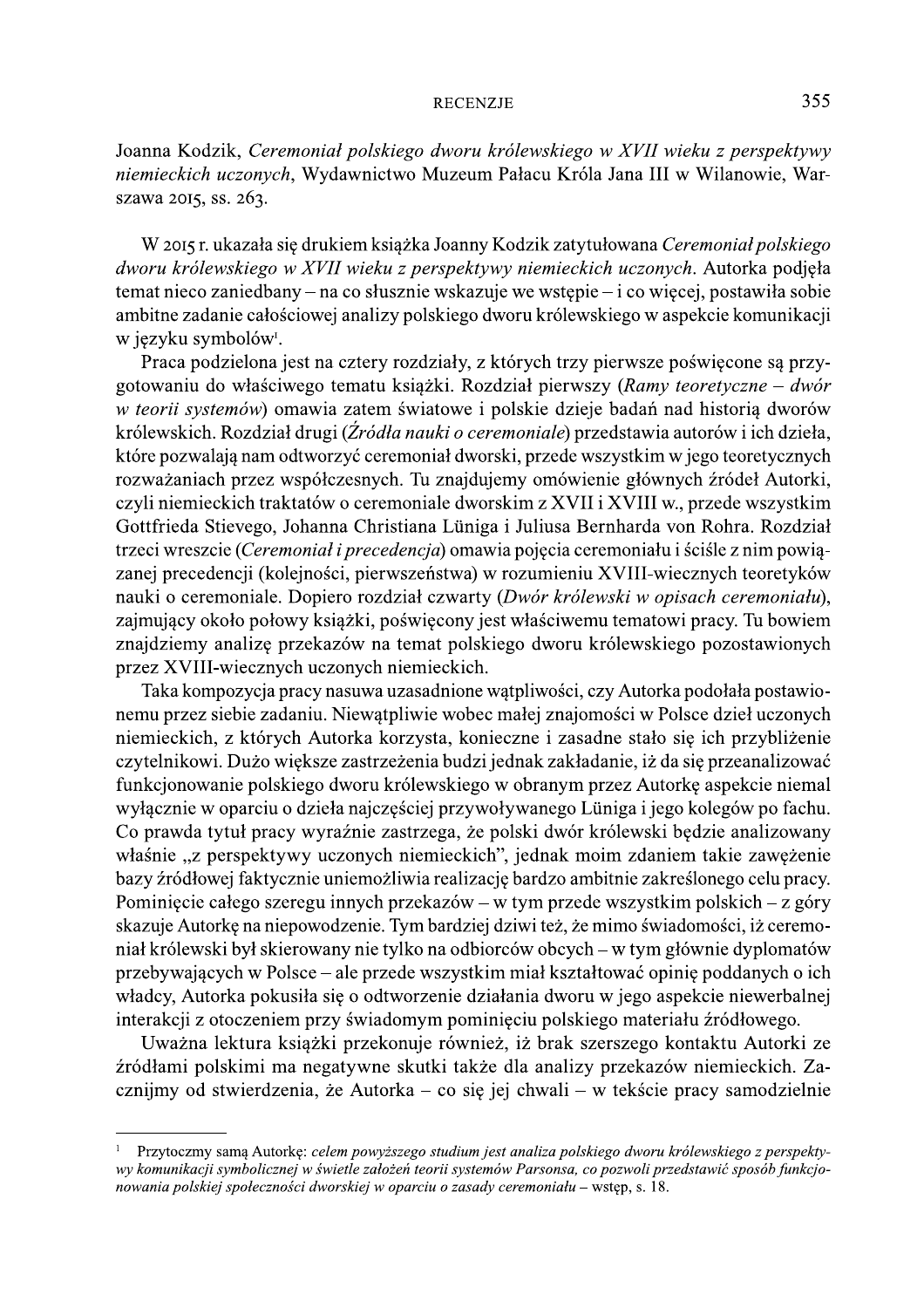przetłumaczyła cytowane fragmenty źródeł na język polski. Dziwi jednak okazywana niejednokrotnie nieporadność terminologiczna. Oto bowiem dowiadujemy się, że wśród senatorów Rzeczypospolitej były takie postacie jak litewski kanclerz wielki koronny i litewski podkanclerz koronny (s. 119). Autorka najwyraźniej nie wie, że "koronny" znaczy tyle, co polski, skoro jednym tchem wymienia też polskiego kanclerza wielkiego koronnego. Dodajmy, że pojawili się także litewski podkanclerz koronny, litewski podskarbi wielki koronny i litewski podmarszałek lub marszałek dworski koronny. Zupełnie nieprawidłowe są też formy podkanclerz i podmarszałek – powinno być podkanclerzy i marszałek nadworny?. Podobnie w innym miejscu pojawia się *podhetman Zazlowowsky*, czyli hetman polny koronny Jabłonowski (s. 134). Niewątpliwym novum wśród polskich dygnitarzy był też wojewoda mazurski (s. 123, 136, 182), pod którą to nazwą kryje się wojewoda mazowiecki. Mamy też biskupa z Luczko (czyli łuckiego, s. 133) i księcia Czartorin (Czartoryskiego, s. 140). Jest też Secretarius Major – czyli sekretarz wielki kancelarii koronnej (s. 123, 126). Takoż nazwiska pozostają w formie zniekształconej – Radzivil (Radziwiłł, s. 123, 126, 134), Pstrockonsky, Wiśniowiecky, Ossolinsky (Pstrokoński, Wiśniowiecki, Ossoliński, s. 126) czy Capanowsky (Kazanowski, s. 123). Oczywiście piszący te słowa zdaje sobie sprawę, że formy nazwisk wzięte są ze źródeł niemieckich, w najmniejszym stopniu nie zwalnia to jednak Autorki z obowiązku podania prawidłowej pisowni – zwłaszcza tam, gdzie forma zniemczona daleko odbiega od oryginału (Zazlowowsky, Capanowsky)<sup>3</sup>. Utrzymanie pisowni oryginalnej niemieckiego źródła w jego tłumaczeniu na język polski nie ma przecież najmniejszego sensu. Z reguły też nie znajdziemy wyjaśnienia, o kogo chodzi (przydałyby się przypisy). Co wiecej, czasami wydaje się, że sama Autorka nie wie, o kim dokładnie pisze – przykładowo, gdy czytamy, iż w uczcie koronacyjnej Jana Kazimierza w 1649 r. uczestniczyli: książę Radzivil, kanclerz litewski pan Sapieha, podkanclerz litewski pan Capanowsky marszałek nadworny, pan Secretarius Major (s. 123), to nieodmiennie odnosimy wrażenie, że kanclerzem wielkim litewskim był Sapieha, a Capanowsky (Kazanowski) podkanclerzym litewskim i marszałkiem nadwornym (koronnym?, litewskim? – nie wiadomo). Tymczasem kanclerzem wielkim litewskim był Albrycht Stanisław Radziwiłł, Kazimierz Leon Sapieha podkanclerzym, a Adam Kazanowski marszałkiem nadwornym koronnym. Również jeśli chodzi o towarzyszkę królowej Ludwiki Marii w jej przyjeździe do Polski w 1646 r., to była nia pani de Guébriant, a nie Guberian (s. 139).

Konsekwencja w rezygnacji z przypisów wyjaśniających, jakie osoby kryją się za poszczególnymi urzędami, wynika widocznie z przyjętego przez Autorkę założenia, iż liczą się same urzędy, predestynujące piastujące je persony do odgrywania określonej roli w ceremoniale dworskim. Można to ostatecznie zrozumieć, jakkolwiek kilkakrotnie zubaża to wywody Autorki, a nawet prowadzi ją do błędnych wniosków. Przykładowo – gdybyśmy przy opisie chrzcin królewicza Aleksandra Sobieskiego wiedzieli, że księżna Radziwiłł (Radzivil w tekście książki) to Katarzyna z Sobieskich, siostra króla, a książę Radziwiłł, litewski podkanclerz i hetman, to jej mąż i szwagier Jana III, Michał Kazimierz Radziwiłł, to ich wysokie miejsce wśród uczestników uroczystości byłoby bardziej oczywiste (s. 134).

 $\overline{2}$ Formę "podkanclerz" znajdziemy też gdzie indziej, m.in. s. 123 czy s. 126.

 $\overline{\mathbf{3}}$ Dla oddania sprawiedliwości Autorce przywołajmy jedno prawidłowe rozwiazanie zniekształconej nazwy urzedu – "chorazi koroni" podano w nawiasie kwadratowym (jak widać, można) jako "chorąży koronny", choć bez identyfikacji osoby (był nim wówczas – w 1649 r. – Aleksander Koniecpolski, s. 126).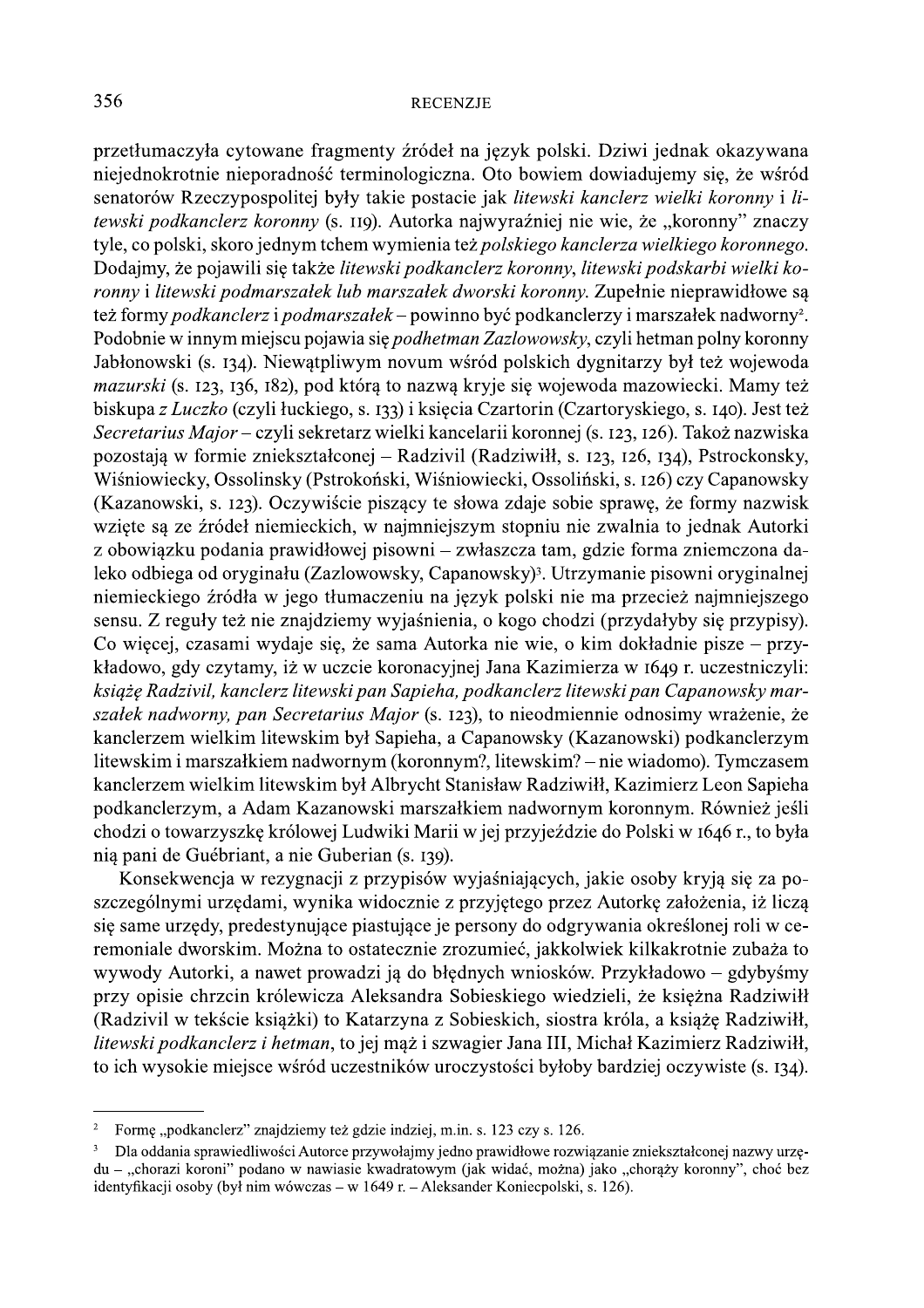Zupełnie myli się Autorka przy opisie uroczystości koronacyjnych Jana Kazimierza, gdy kanclerza wielkiego litewskiego Radziwiłła identyfikuje z Bogusławem zamiast z Albrychtem Stanisławem, zaś o piastowanie pieczęci mniejszej koronnej posadza – przedwcześnie – Hieronima Radziejowskiego i zauważa, że wyprzedzał on w hierarchii biskupa chełmskiego Stanisława Pstrokońskiego (s. 126). Nie dziwiłaby nas tak bardzo wysoka pozycja podkanclerzego koronnego, gdybyśmy wiedzieli, że był nim wówczas jeszcze Andrzej Leszczyński, zarazem biskup chełmiński – w hierarchii kościelnej stojący wyżej od biskupa chełmskiego. Ciekawym przykładem niepanowania nad tekstem – by nie rzec, nieznajomości podstawowych faktów – jest przypisanie Aleksandrowi Sobieskiemu udziału w ceremoniach gdańskich Marii Kazimiery w 1676 r., co wszak działo się na rok przed urodzeniem się tegoż królewicza (s. 142, przypis 542).

Niewolnicze trzymanie się źródeł niemieckich dziwi również przy analizie tytulatury używanej w korespondencji (s. 172-177) – dużo właściwsze byłoby odwołanie się do zachowanych w naszych i obcych archiwach listów, bądź przynajmniej użycie ich jako materiału porównawczego. Brak odwołania się do polskich źródeł doprowadził do tak zabawnej skądinąd pomyłki, jaką była kreacja przez Autorkę kapitanów, mających jurysdykcję i kapitanów nie mających jurysdykcji (s. 176, 214). Chodzi tu oczywiście o starostów, dzierżących bądź starostwa grodowe, bądź niegrodowe – łaciński termin "capitaneus" został przyjęty przez Lüniga, a za nim powtórzyła go Autorka. Wątpliwe wydaje się też przypisanie wyłącznie dysydentom obyczaju szczególnego honorowania tytułami senatorów w celu uzyskania korzyści politycznych (s. 174). Najpewniej znów brak odpowiedniego materiału porównawczego popchnął Autorkę do wyciągnięcia pochopnego wniosku.

Nie brakuje w książce również pomyłek faktograficznych, które są zapewne skutkiem nieuważnego odczytania źródeł. Przykładem mogą być: przypisanie cesarzowi popierania kandydatury Filipa Wilhelma na tron polski w 1669 r. (s. 153), datowanie abdykacji Jana Kazimierza na 1669 r., a śmierci Michała Korybuta na 1674 r. (s. 158, 154) czy pomylenie papieża Innocentego X z Innocentym XI (s. 178). Zupełnie bałamutnie przedstawiono też szczegóły poselstwa moskiewskiego w 1650 r. (s. 179) – zajrzenie choćby do pamiętników A.S. Radziwiłła pozwoliłoby Autorce zweryfikować narrację niemieckich historyków.

Czy zatem wykazane wyżej błędy dyskredytują pracę Joanny Kodzik? Bynajmniej. Recenzencki (przykry) obowiązek nakazał wskazanie przede wszystkim błędów, jednak należy mocno podkreślić, że nowatorskie podejście do tematu ceremoniału dworskiego zasługuje na pochwałę. Książka pozostaje pionierskim i cennym opracowaniem, ukazującym polski dwór królewski drugiej połowy XVII i początków XVIII w. w oczach niemieckich teoretyków ceremoniału. Co więcej, napisana jest potoczystym językiem i dobrze się ją czyta. Bogata bibliografia – zwłaszcza niemiecka – świadczy o sporej erudycji, a zarazem jest wskazówką dla zainteresowanego czytelnika do dalszych poszukiwań. Podstawowym grzechem Autorki wydaje się bycie "magistrem unius libri" i budowanie narracji, w zamierzeniach swych bardzo ambitnej, niemal wyłącznie na tekstach niemieckich. Dają nam one obraz polskiego dworu królewskiego cenny, choć nie całościowy. Przebadanie polskich źródeł jest zatem postulatem badawczym dla Autorki, a korekta pisowni nazwisk i tytułów, jak też potrzeba identyfikacji osób to wymóg bezwzględny, jeśli przyjdzie do wznowienia tej skądinąd bardzo interesującej książki.

Dariusz Milewski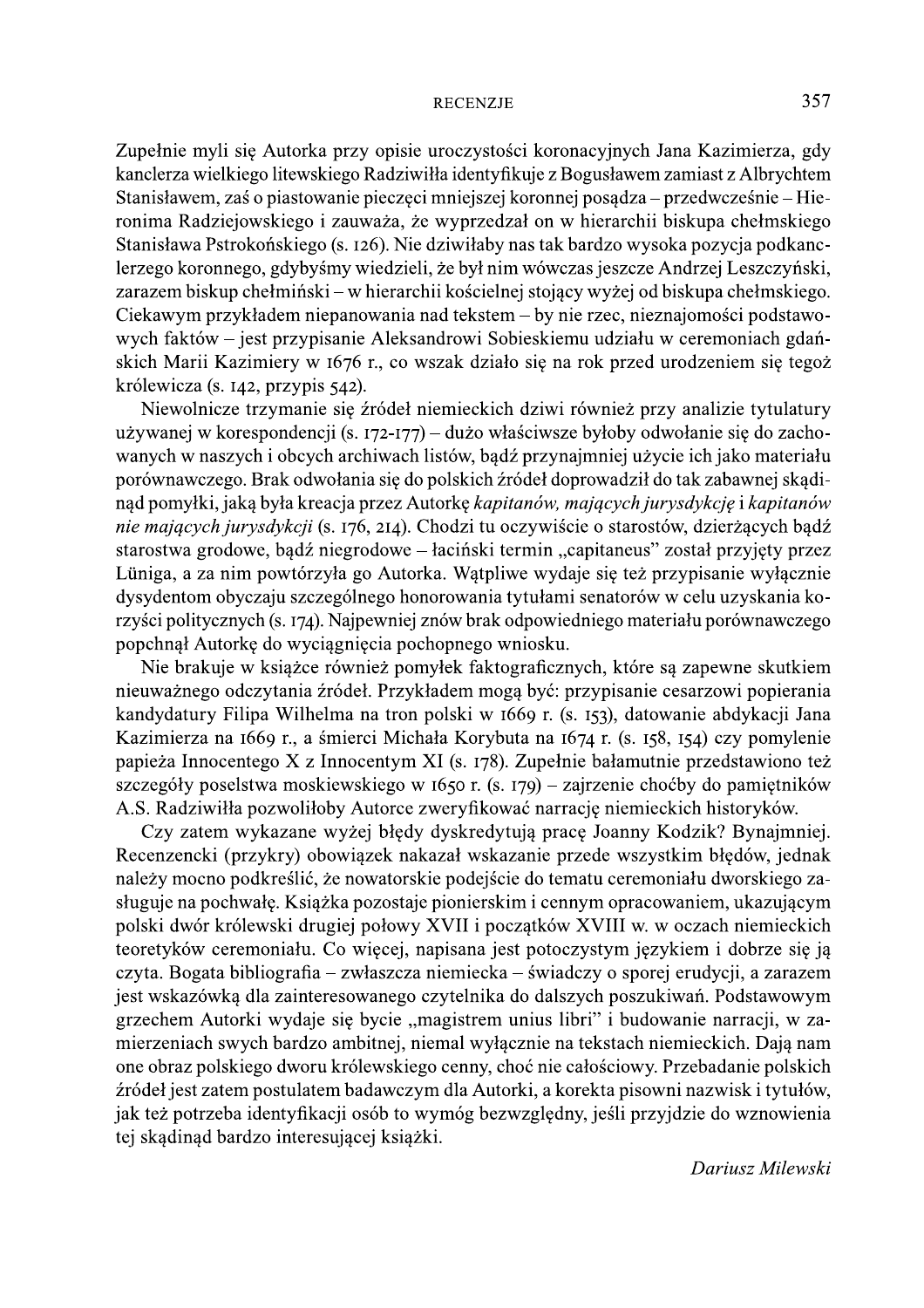Agnieszka Perzanowska, Dziejów Polskich Pomniki: kroniki i dziejopisarstwo w starodrukach z kolekcji Muzeum Narodowego w Krakowie, Muzeum Narodowe w Krakowie, Kraków 2015, ss. 128.

Od najdawniejszych czasów społeczeństwa podejmują wszelkiego rodzaju działania w celu zbudowania swojej tożsamości narodowej. Bez watpienia posiadanie wspólnej historii i jej znajomość jest jednym z aspektów budowania świadomości narodowej. Najlepszym sposobem przekazania historii narodu dla przyszłych pokoleń było pisanie, kroniki czy też dziejów państwa. Dzieła te uznawane dziś za pomnik dawnego piśmiennictwa są niezwykle cennym źródłem do poznania historii danego kraju i przemian, jakie w nich zachodziły.

W roku 600-lecia urodzin najwybitniejszego kronikarza polskiego średniowiecza Jana Długosza warto przypomnieć sobie najważniejsze polskie kroniki pisane na przestrzeni wieków. W tym celu historycy i badacze powinni zwrócić uwagę na pozycję autorstwa Agnieszki Perzanowskiej zatytułowaną: Dziejów Polskich Pomniki: kroniki i dziejopisarstwo w starodrukach z kolekcji Muzeum Narodowego w Krakowie, Muzeum Narodowe w Krakowie, Kraków 2015. Publikacja ta ukazała się w serii Biblioteczka Muzeum im. Emeryka Hutten--Czapskiego Starodruki i Kartografia, została wydana z okazji wstawy "Dziejów polskich pomniki – kroniki i dziejopisarstwo" zorganizowanej w Muzeum Narodowym w Krakowie w oddziale Muzeum im. Emeryka Hutten-Czapskiego w maju oraz sierpniu 2015 roku.

Prezentowana publikacja składa się z dwóch zasadniczych części: "Biblioteka Starodruków" oraz "Gabinet Kartograficzny". W pierwszej części pracy zatytułowanej tak, jak wspomniano, "Biblioteka Starodruków" na kartach prezentowanego opracowania przedstawiono kroniki w ujęciu chronologicznym. Publikacja rozpoczyna się opisem dzieł Anonima zwanego Gallem (XI/XII w.), Wincentego Kadłuba (ok. 1150-1160-1223) oraz Jana Długosza (1415-1480). Następnie zostały przedstawione XVI-wieczne opracowania m.in. Macieja z Miechowa (1457-1523), Marcina Kromera (1512-1589), Marcina Bielskiego (ok. 1494-1575) oraz jego syna Joachima Bielskiego (ok. 1550-1599), a także Stanisława Sarnickiego (ok. 1532-1597). W dalszej części przedstawiono prace XVII-wiecznych kronikarzy z zaznaczeniem, iż w wieku tym chętniej opisywano wydarzenia (miejsca, instytucje) z punktu widzenia świadka tych historii. Tak więc w tej część pracy przedstawiono czytelnikowi m.in. Wojnę domową z Kozaki i Tatary autorstwa Samuela Twardowskiego (przed 1600-1661) czy dzieła Miechovia Samuela Nakielskiego (1584-1652). W publikacji zaprezentowano też XVIII--wieczne dzieła historyczne m.in. Historię Narodu Polskiego Adama Naruszewicza (1733--1796), a także Dwanaście wodzów polskich Józefa Aleksandra Jabłonowskiego (1711-1777) oraz dzieła Gotfryda Lengnicha (1689-1774).

W publikacji zwrócono także uwagę, iż oprócz znajomości historii państwa, dziejów narodu, niezwykle ważna dla tworzenia więzi narodowej jest znajomość historii swojej rodziny. W opracowaniu zaprezentowano również kilka herbarzy rodów polskich autorstwa m.in. Bartosza Paprockiego (ok. 1543-1614), Wacława Potockiego (1621?-1696) oraz Kaspra Niesieckiego (1682-1744). W tej części publikacji między kronikami czy też herbarzami z danej epoki umieszczono pieczęcie władców polskich.

W drugiej część pracy "Gabinet Kartograficzny" zaprezentowano atlasy czy też dzieła o charakterze encyklopedycznym od XVI do XVIII w., w których zamieszczono mapy Polski, czy też wybranych ziem polskich. W rozdziale tym zaprezentowano m.in. dzieło Sebastiana Münstera (1488-1552), atlas Abrahama Orteliusa (1527-1598), mapy Gerarda de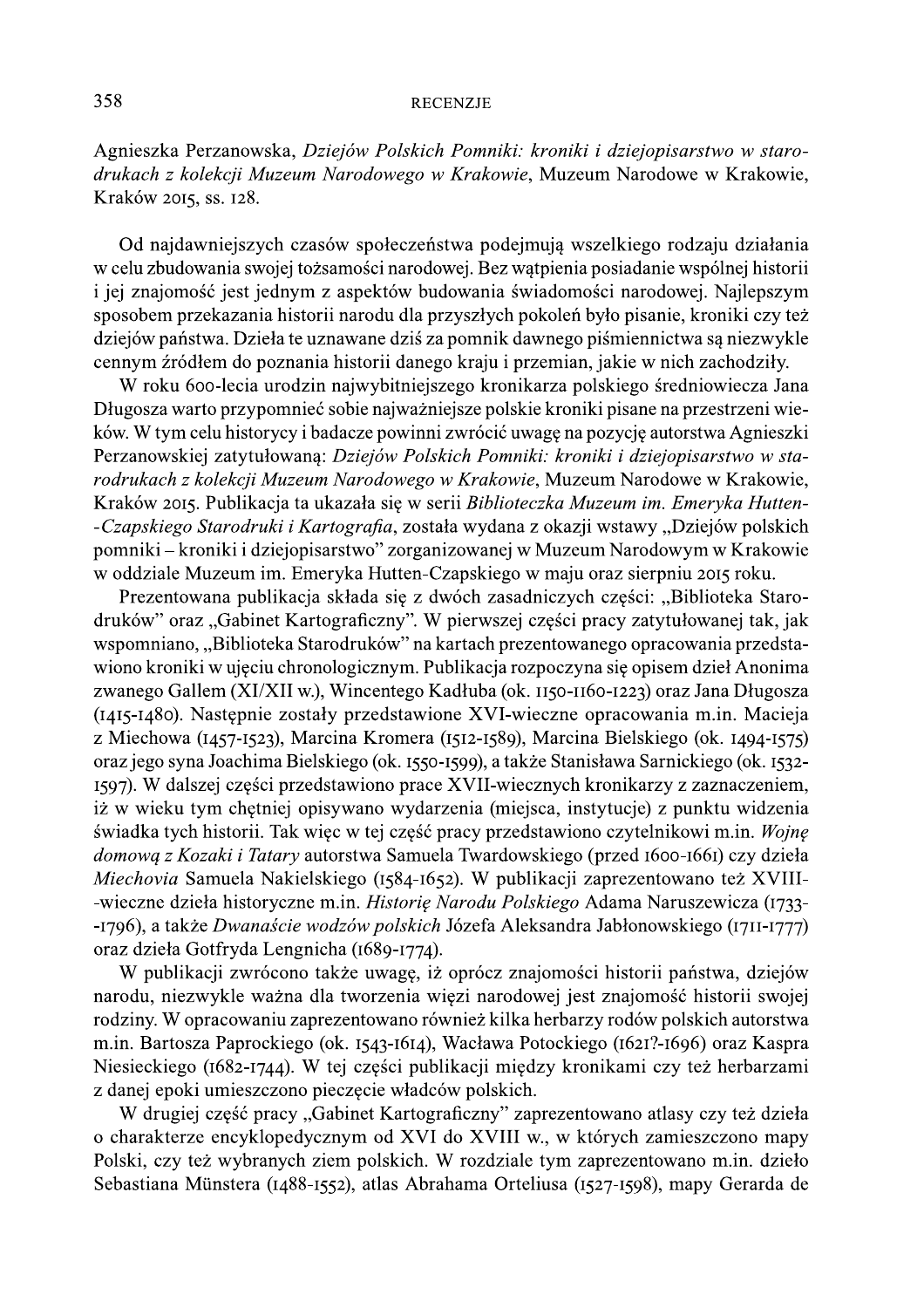Jode (1509-1591) czy też Guillaume le Vesseur de Beauplan (przed 1600-1663 lub 1685), a także Roberta Mordena (ok. 1650-1703).

Pozycja Dziejów Polskich Pomniki została opracowana starannie oraz według przemyślanego schematu, co sprawia, iż jest niezwykle czytelna. Publikacja prezentuje ponad 90 starodruków oraz mapy, a także odlewy pieczęci królewskich. W każdej z dwóch części pracy zastosowano ten sam model opisu dzieła tj. liczba porządkowa, imię nazwisko autora, pełny tytuł dzieł, miejsce rok wydania, oficyna wydawnicza, format, ilość stron, a także informacje o miedziorytach, drzeworytach czy też ilustracjach. Następnie autorka prezentowała dzieło, biorąc pod uwagę szeroki kontekst historyczny, podkreślając jego znaczenie, czy też zwracając uwagę czytelnika na interesujące fakty. W dalszej kolejności umieszczano przykładowe fotografie kart omawianego dzieła, co znacznie podnosi wartość prezentowanej publikacji. Ostatnie elementy opisu pozycji to informacja o proweniencji dzieła, oprawie, numerze inwentarzowym przyporządkowanym w Muzeum Narodowym w Krakowie, a także literatura, którą czytelnik może wykorzystać, jeżeli zechce poszerzyć wiedzę o prezentowanym dziele.

Niezwykle interesująca może być dla czytelnika szersza informacja, jaką zawiera każda z prezentowanych pozycji. W opisach tych autorka należycie podkreślała znacznie poszczególnych kronik, chociażby przedstawiając najstarsze kroniki autorstwa wspomnianego już Anonima zwanego Gallem (XI/XII w.) czy też Wincentego Kadłubka (ok. 1150-1160 do 1223) (str. 12-16) oraz niekiedy informowała o ciekawostkach związanych z daną publikacją. Z kolei w dziele Sebastiana Münstera Cosmographiae uniuersalis autorka zwróciła uwagę czytelnika, iż oprócz map Polski oraz Pomorza są tam zamieszczone niezwykle interesujące ilustracje m.in. smok wyłaniający się z pieczary pod Wawelem czy też myszy atakujące Popiela (str. 78). Wielka szkoda, iż podając literaturę do prezentowanego dzieła autora, nie pokusiła się o podanie najlepszej edycji danego źródła, co mogłoby być przydatne zwłaszcza dla młodych historyków.

Książkę Agnieszki Perzanowskiej Dziejów Polskich Pomniki: kroniki i dziejopisarstwo w starodrukach z kolekcji Muzeum Narodowego w Krakowie można z pełnym przekonaniem polecić studentom historii jako ważną i uzupełniającą pomoc naukową służącą uporządkowaniu wiedzy z zakresu dziejopisarstwa polskiego. Opracowanie to będzie również ważne i interesujące dla badaczy historii bibliotek, gdyż zaprezentowane zostały w nim najważniejsze dzieła służące poznaniu historii Polski, znajdujące się w jednej z najznakomitszych bibliotek XIX-wiecznego Krakowa stworzonej przez Emeryka Hutten-Czapskiego (1828--1896). Ten wybitny kolekcjoner i bibliofil w swojej ogromnej kolekcji zgromadził niezwykle cenny księgozbiór, a także m.in. grafiki, militaria oraz monety.

Katarzyna Paduch

Przemysław Urbańczyk, Zanim Polska została Polską, Wydawnictwo Naukowe Uniwersytetu Mikołaja Kopernika, Toruń 2015, ss. 443.

Odbiorcom publikacji poświęconych dziejom wczesnośredniowiecznej Słowiańszczyzny, zarówno historykom, jak i archeologom, postaci prof. Przemysława Urbańczyka przybliżać nie ma potrzeby, zwłaszcza, gdy przypomnimy sobie o wydaniu cztery lata temu głośnej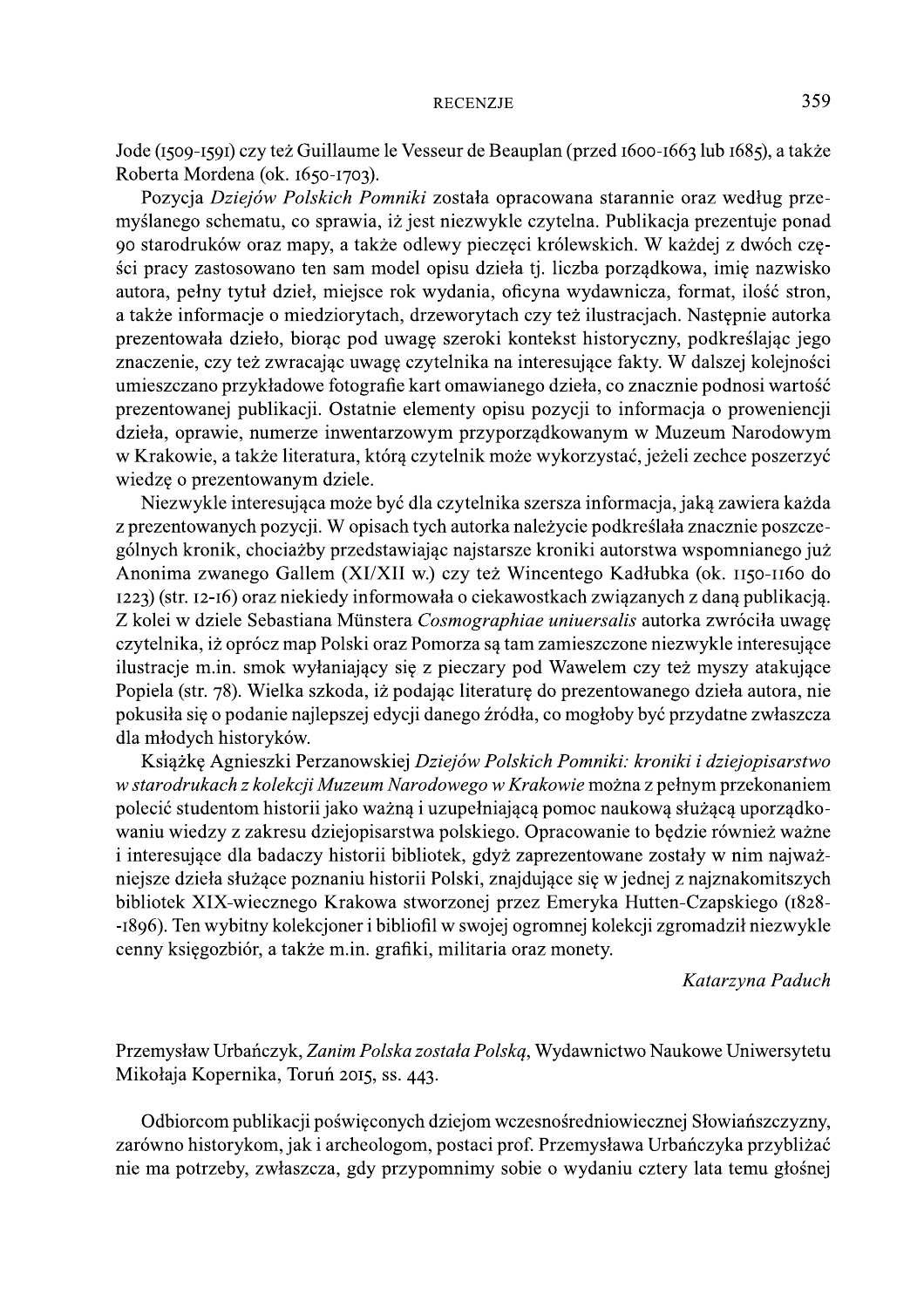biografii księcia Mieszka I, właśnie pióra tegoż badacza, oraz o jego poprzedniej książce – Trudne początki Polski. Jego najnowsza praca naukowa dotyczy w swojej lwiej części okresu budowania *regnum* piastowskiego w dorzeczu Odry i Wisły. Wiele w niej jest spraw poświeconych jego okresowi przedhistorycznemu. Na wstępie autor daje nam kilka cennych uwag dotyczących teorii powstawania państw wodzowskich w Europie Środkowo-Wschodniej, tj. podejścia do tej sprawy kompleksowo, poprzez pryzmat wszystkich, "państw" słowiańskich, powstałych wskutek "efektu domina", który rozpoczął się poprzez styczność bądź zderzenie się z organizmami lepiej zbudowanymi niż te pierwsze. Takie podejście do problemu daje nam do reki aparat, do którego możemy zastosować drugą z celnych uwag Przemysława Urbańczyka, a mianowicie przesunąć ciężar głównego czynnika tworzącego takie wodzostwa prawie wyłącznie z podstawy gospodarczej na osobę księcia (wodza) jednostki na tyle egoistycznej, kierującej się wyłącznie własnym interesem, że w konsekwencji zdolnej do wyeliminowania pozostałych konkurentów, a w następstwie do umocnienia swojej pozycji. Trzecią trafną uwagą badacza jest zmiana definicji takiego "państwa" w polskiej historiografii, tj. władztwa zarządzanego przez wyżej nakreślonego wodza, narzucającego swoją władzę, od którego zależy w dużej mierze przekraczanie kolejnych etapów jego budowy, która jest przeciwstawna dotychczasowej ewolucyjnej koncepcji, którą promował głównie Henryk Łowmiański na kartach monumentalnych Początków Polski. Zbija dalej badacz tę koncepcję, prezentując teorię skokowych przełomów inicjowanych prze jednostkę, która podporządkowała sobie resztę społeczeństwa.

Zaczyna swoje konkretne już rozważania badacz od streszczenia dziejów Słowiańszczyzny Zachodniej do okresu powstania regnum piastowskiego. Omawia on w tym miejscu ciekawą hipotezę dotyczącą etnogenezy Słowian; po przytoczeniu obu stanowisk naukowców tyczących się ich pochodzenia pisze Przemysław Urbańczyk, iż tak szybkie rozprzestrzenienie się tego ludu w całej Europie Środkowo-Wschodniej może być spowodowane przyswajaniem sobie ich kultury przez ludzi, którzy pozostali na tych terenach pomimo zjawiska wędrówek ludów.

Największy ferment poznawczy wprowadza w swojej książce badacz przede wszystkim w części poświęconej "plemionom", których obecność na ziemiach polskich miała poprzedzać powstanie regnum Piastów. Muszę przyznać, że ta część pracy mnie osobiście przekonuje w pełni, bowiem trafnie zwraca się tu uwagę, że termin ten do historiografii dotyczącej słowiańskiej części Europy został przeniesiony z opracowań traktujących o terenach pozaeuropejskich i do tego bez głębszej analizy definicji tego terminu. Ten brak zastanowienia nad możliwością zastosowania go wobec jednolitych pod względem kultury materialnej i językowej Słowian pozwolił badaczom "prześlizgnąć się" nad tymi trzema stuleciami dziejów Słowiańszczyzny, które nie są wypełnione szerokim korpusem źródeł pisanych, przez co pojawia się w opracowaniach nieuporządkowanie. Starali się bowiem historycy i archeolodzy wyjaśnić bardzo często pojawiające się w źródłach etnonimy, wskazujące na istnienie w gęściej zaludnionych rejonach jakichś jednostek politycznych. Co więcej, niemożność prześledzenia dziejów tego okresu w historii pozwoliła badaczom tworzyć dowolne teorie, które wypełniają pustkę, np. ewolucyjna koncepcja przejścia od jednostek małoplemiennych do wielkopolemiennych, aż w ostateczności do skonsolidowanego "państwa". Stało się tak w oparciu o przekonanie, że postęp gospodarczy determinował współpracę ponadlokalną. Krytykuje Przemysław Urbańczyk te teorie, pisząc, że badacze europejscy odeszli od poszukiwania materialnych form identyfikacji grup etnicznych, a raczej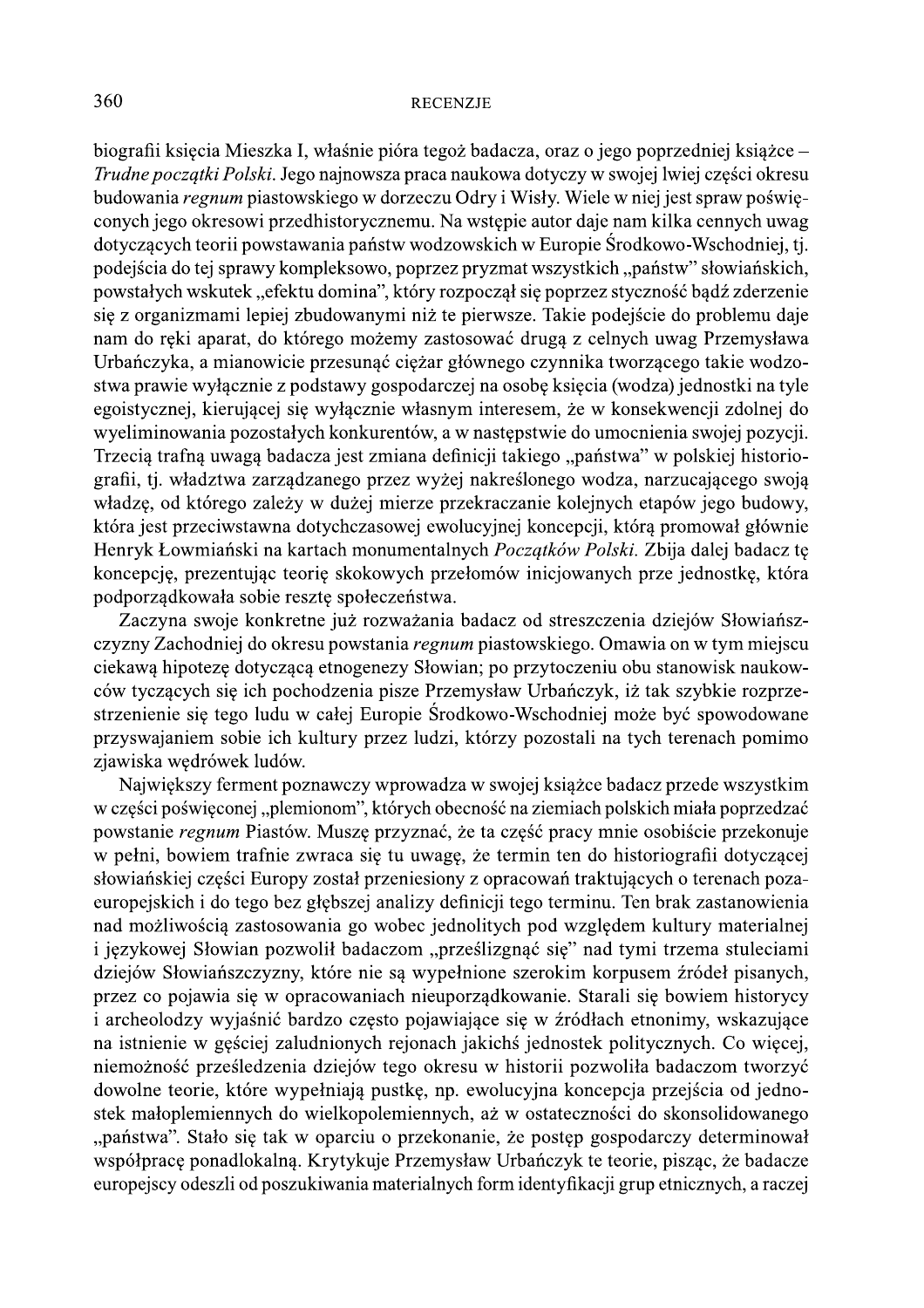poszukuje się śladów samoidentyfikacji, np. w kreowanych przez warstwę rządzącą tradycję, co jednak jest w kwestii Słowiańszczyzny bardzo trudne przy skąpej ilości źródeł pisanych, bądź w oparciu o rozpoznawanie ośrodków kultowych, które mogłyby skupiać społeczeństwo, choć i to jest, biorąc pod uwagę słabe poznanie mitologii słowiańskiej, równie trudne. Opierając się o funkcjonujące w antropologii historycznej definicje "plemienia", wykreśla autor ten termin z naszej literatury, rozważając dalej także konkretne przypadki Polan, Wiślan i Wolinian. Konkluzja w tym aspekcie jest następująca, iż dla Polan i Wiślan nie ma dostatecznego umocowania w źródłach z epoki, aby uznać ich istnienie, aż w przypadku Wolinian, autorom średniowiecznym nie chodziło o mieszkańców całej wyspy, zaś jedynie jednej dzielnicy tamtejszego emporium.

Bardzo ciekawa jest ta część pracy, która dotyczy budowy fiskalizmu państwa przez Mieszka I, a w mojej opinii wniosek płynący z tej części rozważań. Nie czyni tego Przemysław Urbańczyk pierwszy raz, ale część teoretyczna jest w niniejszej publikacji najszersza. Pokrótce więc badacz wskazuje na te fragmenty źródeł arabskich, pisanych przez geografów z Bliskiego Wschodu bądź podróżników, którzy wspominają o enklawach słowiańskich, czasem nawet dzielnicach, znajdujących się w krajach, z których ci pochodzili. Przytacza autor fakt, że takie wczesne państwa, jak budowane przez pierwszych Piastów wielkopolskie regnum były utrzymywane poprzez sprzedaż na różne targi niewolników zdobytych wskutek działań wojennych. Tak np. utrzymywali swoją władzę morawscy Mojmirowice, sprzedając niewolników Słowiańskich na targ np. w Wenecji, a jak uważa autor, sposób ten miał również stosować Mieszko I, czego dowodem jest napływ w X w. do Wielkopolski srebra arabskiego. Za owe srebro książę mógł utrzymywać swoją zbrojną drużynę i dalej wierność społeczeństwa wobec swojej osoby poprzez rozdawnictwo tego szlachetnego metalu. Hipoteza ta jest bardzo przekonywująca oraz warto wspomnieć, że bardzo popularna nawet w publikacjach popularno-naukowych, zaś w tym względzie mnie ciekawi wniosek tu postawiony. Jeśli słowiańskich niewolników, oczywiście pogan, na rynki arabskie sprzedawał zarówno Mieszko I, jak i jego syn Bolesław, a biorąc pod uwagę formę początkowej chrystianizacji terenów świeżo dla Kościoła pozyskanych w tamtych czasach, tj. kompleksowe udzielanie chrztu jak największej liczbie poddanych danego władcy-neofity, być może chrześcijan w Polsce za panowania Mieszka II było już tyle, że nie mógł on sobie na to pozwolić, co mogło doprowadzić do upadku dotychczasowego fiskalizmu państwa, a w konsekwencji do tzw. reakcji pogańskiej, tj. upadku władzy.

W piątym rozdziale Przemysław Urbańczyk wskazuje, gdzie należy szukać początków kształtowania się władzy na ziemiach słowiańskich, głównie omawiając przypadek Polski. Wiąże się to z okresem drugiej połowy IX w., kiedy na szeroką skalę zaczynają być przez Słowian budowane grody. Badacz omawia różne ich rodzaje, bowiem nie wszystkie tzw. miejsca odgrodzone, umocnione pełniły formy obronne, wiele z nich np. było charakteru rezydencjonalnego, wokół których skupiała się ludność osiadła, sam zaś gród manifestował siłę egoistycznej politycznie jednostki pełniącej władzę na danym terenie. Zwraca autor uwagę, że w konsolidacji władzy główną rolę odgrywał dynamizm, który polegał na konkurowaniu ze sobą elit grodowych, którzy byli stopniowo eliminowani przez tę jednostkę, która posiadała największą siłę i dużo szczęścia.

Rozdział szósty dotyczy problemów z budowaniem terytorium państwa za czasów Mieszka I, a dla naświetlenia ich, autor omawia za pomocą Śląska i dorzecza Odry. Zwraca uwagę między innymi na kłopoty logistyczne władców tamtej epoki z utrzymaniem terenów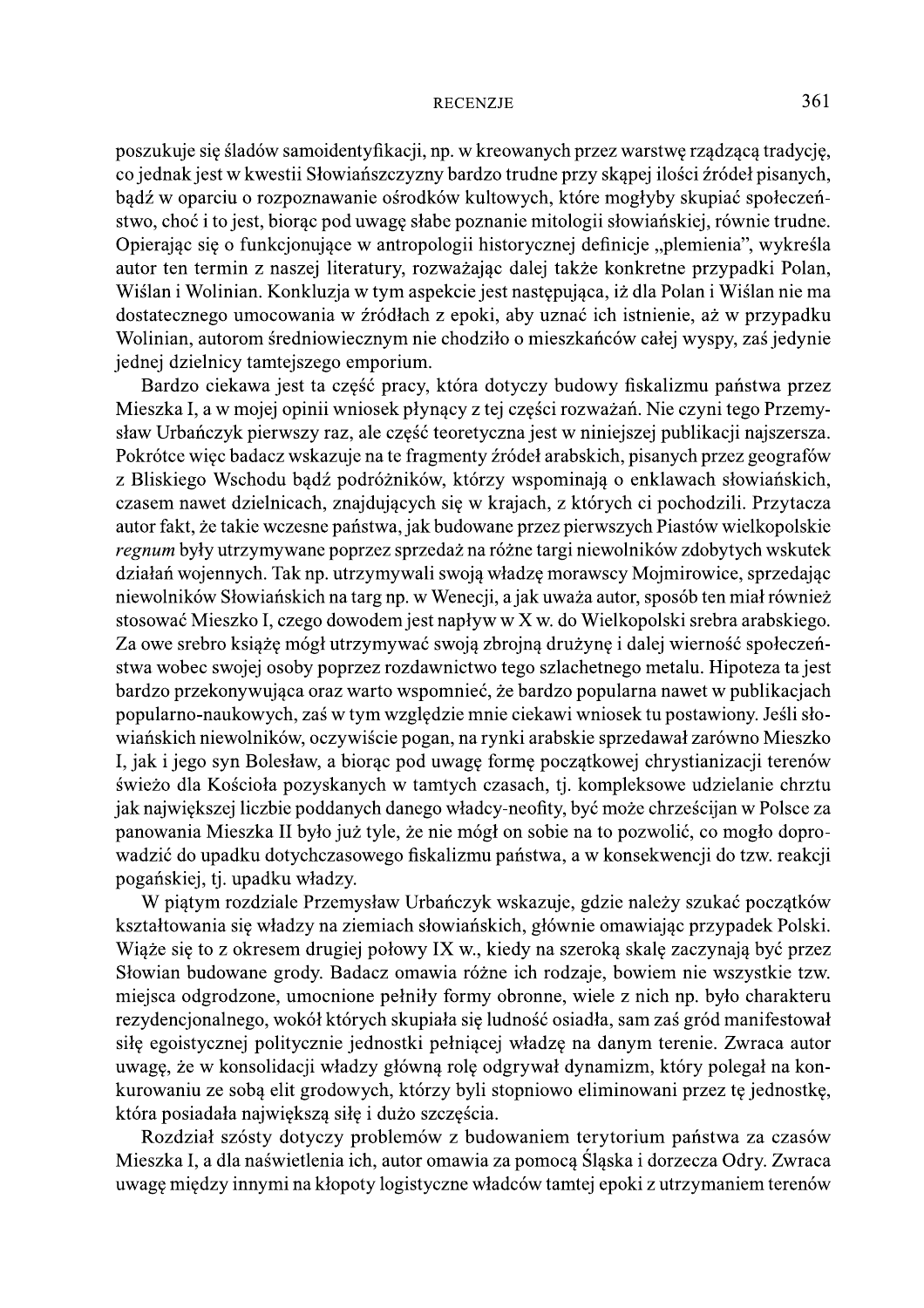świeżo podporządkowanych, zwłaszcza gdy są one oddalone od ziem centralnych. Zapewne mogło to czynić problemy już wówczas, w porównaniu do naszych dzisiejszych opracowań, jak wskazuje autor, kiedy staramy się zapełniać z łatwością mapy, na których jak największa ilość terenów może być poddana np. Mieszkowi I. Jednym z tych przypadków jest dorzecze Odry, które stanowiło dla księcia wielkopolskiego "okno na świat"; czasem uważa się w literaturze, że w całości było ono mu podporządkowane i w przeciwieństwie do tego dowodzi badacz, że w Wolinie mógł jedynie Mieszko posiadać jakieś wpływy, zaś utrzymać ten rejon byłoby bardzo trudno ze względu na zamieszkanie tamtejszych terenów przez ludzi pochodzących z innych rejonów, np. wikingów.

Problem rozważany w rozdziale siódmym nie jest nowy, lecz ważny z punktu widzenia bezsensownego sporu starszych zwłaszcza historyków o stołeczność Gniezna bądź Poznania. Wskazuje się, że żaden z grodów nie może pretendować do tytułu stałej siedziby książęcej, bowiem charakter władzy był wówczas taki, że wódz stale przemieszczał się po swoim regnum wraz z drużyną, więc tam, gdzie się akurat znajdował, ośrodek był akurat najważniejszy. Takie ciągłe objeżdżanie "państwa" pozwalało lepiej kontrolować społeczeństwo, a także nie narażano jednego ośrodka na ciągłe obciążenie w utrzymywaniu dworu. Stąd dany książę mógł mieć oczywiście jakiś swój ulubiony gród, w który inwestował, np. Mieszko I Poznań, ale nie stanowił on stołecznego ośrodka w Wielkopolsce.

Kolejny rozdział pracy dotyczy wydarzenia, które miało miejsce w roku 1000 w Gnieźnie, a które w historiografii polskiej zowie się "zjazdem". Jak wskazuje autor, do dziś głównie przedstawiane jest ono jako spotkanie cesarza Ottona III z Bolesławem I, w czasie którego doszło do erygowania metropolii kościelnej w "państwie" piastowskim, udzielenia zgody na koronację księcia, złożenie przywileju inwestytury na jego ręce, jak również wymiana darów, tj. ramienia św. Wojciecha oraz włóczni św. Maurycego. Przemysław Urbańczyk patrzy na to wydarzenie inaczej niż się u nas przyjęło, czyli przez pryzmat ówczesnego Millennium, które, jak wskazują poszczególne wzmianki źródłowe, miał Otton III obchodzić w formie objazdu najważniejszych miast cesarstwa, gdzie znajdowały się groby jego poprzedników, ojca, dziada, pradziada, a także Karola Wielkiego, dokąd miał go odprowadzić Chrobry. Poszlaki wskazujące na ten uroczysty objazd, gdzie miały miejsce zjazdy książąt i synody, znajdują się głównie w kronice Thietmara, i co trzeba przyznać, tak zbudowane tło, na podstawie którego jest przez badacza rozpatrywany jego polski epizod, jest przekonywający. Wskazuje autor, że cesarz przygotowywał się do tak zorganizowanych obchodów również od strony podniesienia swojego prestiżu, ściśle wiążąc swoją osobę z upamiętnieniem postaci św. Wojciecha i jego męczeństwa, np. fundując sanktuarium pod wezwaniem tegoż świętego na Wyspie Tybrowej w Rzymie. W tym miejscu wskazuje autor na trzy źródła, które podają, że zamierzeniem cesarza było zabranie z Gniezna całego ciała św. Wojciecha, tj. Translacja relikwii św. św. Abundiusza i Abundacjusza, O przeniesieniu [relikwii] św. Adalberta, oraz tzw. mała legenda o św. Wojciechu. Cesarz niemiecki zresztą, co jest celnie zauważone, nigdy wcześniej ani później nie przybywał z misją dyplomatyczną do obcego państwa (nie licząc okresów wojen), co więc stanowi dziwny wyjątek od reguły. Zabierając więc całe szczątki Wojciechowe, miał z nimi uroczyście odbyć wspomniany objazd. Dalej badacz wskazuje na tytuł, jaki posiadał Radzimir-Gaudenty, tj. arcybiskupa św. Wojciecha, absolutnie wyjątkowy, nie wskazujący na żadną konkretną siedzibę, ale bezpośrednio związany z męczennikiem. Uważa więc następni Przemysław Urbańczyk, że bezpośrednim powodem osobistego przyjazdu cesarza do Bolesława I było zabranie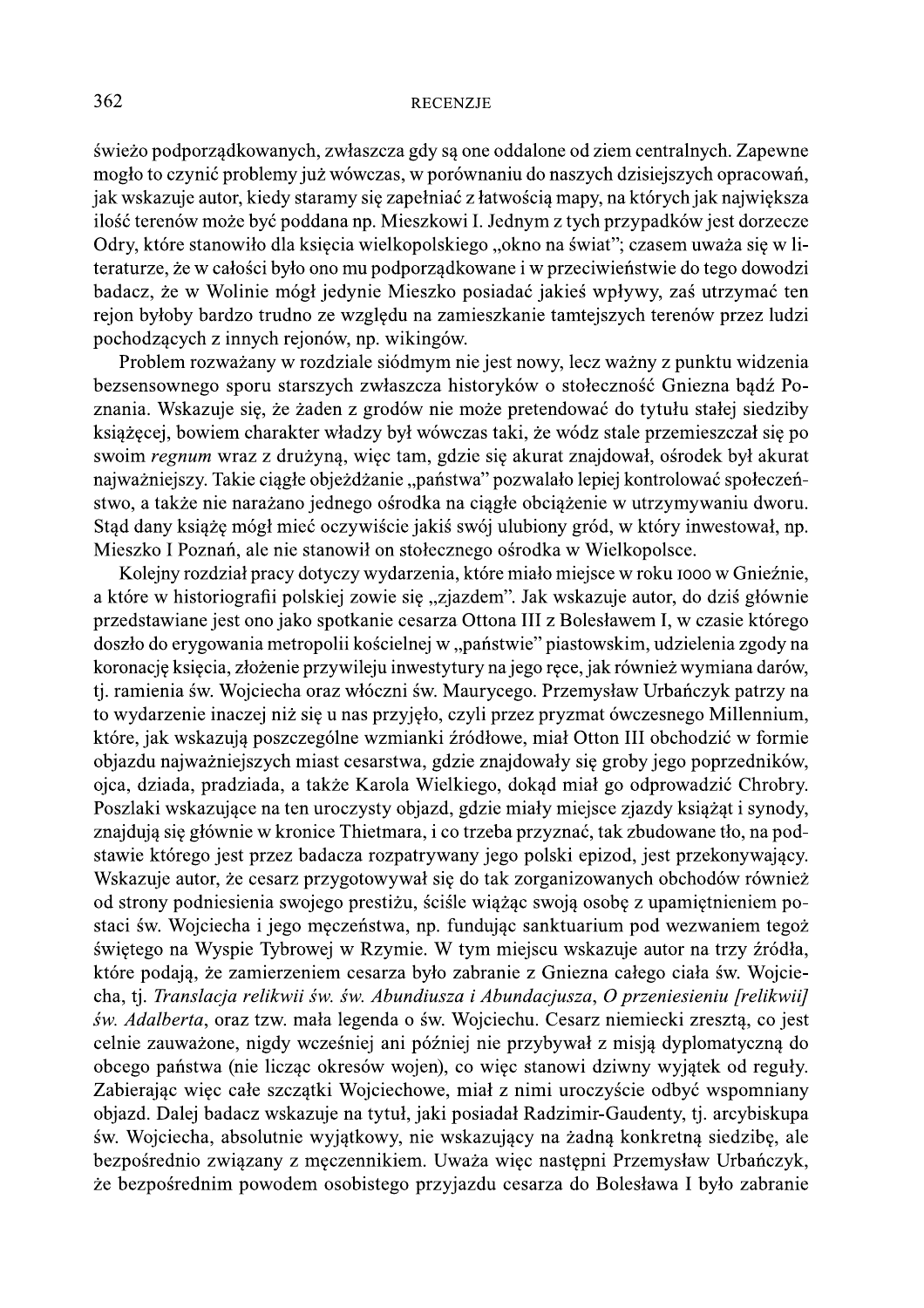wszystkich relikwii św. Wojciecha, zaś Gaudenty miał być arcybiskupem przy planowanym grobie brata, o którym początkowo nie wiedziano, gdzie będzie się on konkretnie znajdował (stad tytuł), a w Gnieźnie wcale nie planowano zakładać żadnej metropolii. Konkluzja jest następująca: w Wielkopolsce nastąpił zgrzyt, bowiem Chrobry nie zgodził się na zabranie ciała męczennika, a wydał zaledwie jego ramię. Sytuację próbowano załagodzić wymianą wspomnianych darów, jak również ostatecznie erygowaniem gnieźnieńskiej metropolii, gdyż, jak planowano, Gaudenty miał być hierarchą przy grobie brata, został więc przez Ottona III Bolesławowi narzucony, przeciwko czemu miał protestować Unger. Na załagodzenie sprawy nie było więcej czasu, bowiem Ottona goniły terminy planowanych uroczystości. W konsekwencji uważa autor, nasz pierwszy arcybiskup nie posiadał paliusza, co Bolesław I chce szybko rozwiązać, próbując w panice z początkiem XI w. nawiązać kontakt z Rzymem, chcąc posłać tam Ungera i Brunona z Kwerfurtu. Hipoteza ta jest przekonywująca, ale nie w pełni, bowiem jest niekonsekwentna; sam badacz napomyka za Thietmarem, że Otton III miał złożyć w ołtarzu w Gnieźnie jakieś relikwie, które za Jerzym Strzelczykiem wcale nie muszą być uważane za szczątki św. Wojciecha, stąd przyjmując takie założenie, należałoby wnosić, że jeśli monarcha chciał zabrać szczątki męczennika, przywiózł ze sobą inne, jakby na wymianę, którymi mogłoby się w przyszłości pochwalić Gniezno – ten aspekt jest unikany. Ponadto, jeśli nie planowano zakładać metropolii w regnum piastowskim przed rokiem 1000, to po co mieliby być obecni na zjeździe duchowni, którzy objęli pozostałe biskupstwa, Jan, Rainbern i Poppo? Czyżby miały być to osoby wybrane na te stanowiska naprędce, zwłaszcza że mimo tego widzi Przemysław Urbańczyk utworzenie tej prowincji jako próbę konsolidacji ziem podporządkowanych Chrobremu. Choć wskazuje autor, że nie jest możliwe tak szybkie zatwierdzenie erygowania metropolii, powołując się na przykład Magdeburga, przy którym trzeba było najpierw wyłączyć ziemie pod jego utworzenie spod jurysdykcji Moguncji, co faktycznie trwało latami, to za chwilę przypomina, że przecież ziemie piastowskie były zupełnie niezależne od jakiejkolwiek innej metropolii kościelnej; więc w czym problem, gdy odpadały te problemy, z którymi musiał się borykać Otton I. Czy nie łatwiej rozwiązać ten aspekt, nie wykluczając planu erygowania prowincji gnieźnieńskiej, przyjmując, że Radzimir-Gaudenty nie miał faktycznie być arcybiskupem na Słowiańszczyźnie i faktycznie szczątki męczennika miały być zabrane, ale Otton III przywiózł tu inne relikwie w zamian, zaś arcybiskupem miał być Unger i protestował przeciwko tej narzuconej zmianie personalnej? W mojej opinii w tym miejscu należy pochwalić badacza za konstrukcję tła obracającego się wokół obchodów Millennium, lecz wnioski płynące z rozważań dotyczących pierwszego etapu objazdu cesarskiego, który miał miejsce w Gnieźnie są niekonsekwentne.

Ostatni rozdział książki poświęcony jest uchwyceniu tego momentu w historii, w którym kraj władany przez Bolesława I uzyskał w oczach zachodnich obserwatorów nazwę Polska (Polonia). W przeciwieństwie jednak do powszechnej opinii, iż nazwa ta wywodzi się od plemienia Polan, i stąd dalej po Europie zachodniej nazwa miałaby się rozpowszechnić, po wcześniejszym wykluczeniu ich istnienia, zaproponował w swej lwiej części odmienną koncepcję. Po wykluczeniu możliwości, jakoby nazwa ta została nadana "państwu" Bolesława w marcu 1000 r. przez Ottona III, autor zwrócił uwagę, że nazwa Polania/Polonia zaczyna rozpowszechniać się począwszy od roku 1001 na przestrzeni kilku lat po kontynencie, za swój początek mając Rzym, kolejno ważne miejscowości cesarstwa jak np. Magdeburg czy Regensburg, mając swój koniec w Gnieźnie. Wskazał badacz, że nazwa ta, określająca "lud